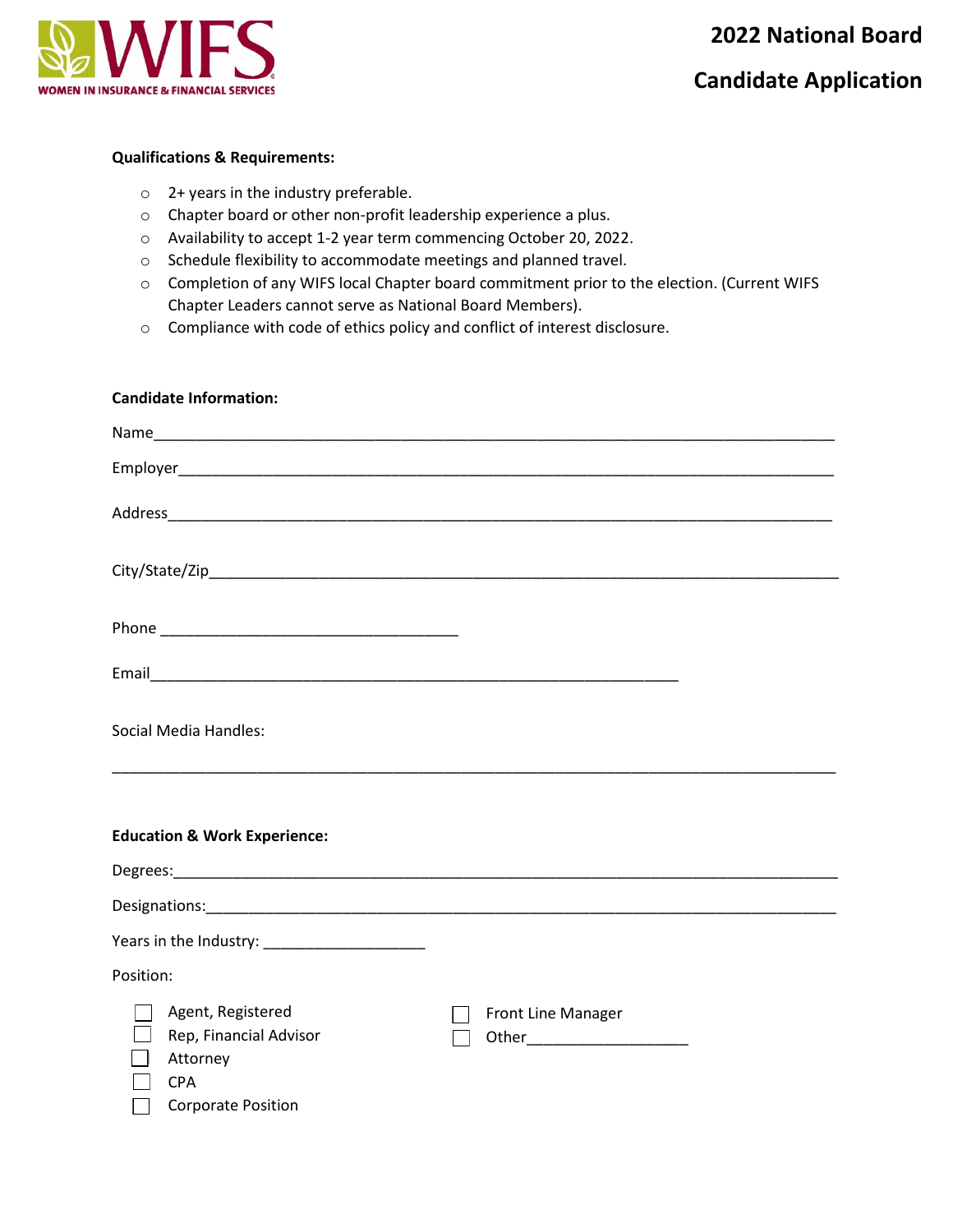**Skills & Talents:** Mark 1-3 the 3 skills you see as your strengths. Mark 4-6 the 3 areas you strive to develop.

| Change Leader         | Innovator                   | <b>Project Manager</b>      | <b>Strategic Thinker</b> |
|-----------------------|-----------------------------|-----------------------------|--------------------------|
| Coach                 | <b>Marketing Strategist</b> | <b>Public Speaker</b>       | Tech Savvy               |
| <b>Decision Maker</b> | Number Cruncher             | <b>Relationship Builder</b> | Writer                   |
| Fundraiser            | Organizer                   | Social Media Guru           |                          |

**Association Membership:** Please list all.

\_\_\_\_\_\_\_\_\_\_\_\_\_\_\_\_\_\_\_\_\_\_\_\_\_\_\_\_

\_\_\_\_\_\_\_\_\_\_\_\_\_\_\_\_\_\_\_\_\_\_\_\_\_\_\_\_

\_\_\_\_\_\_\_\_\_\_\_\_\_\_\_\_\_\_\_\_\_\_\_\_\_\_\_\_

\_\_\_\_\_\_\_\_\_\_\_\_\_\_\_\_\_\_\_\_\_\_\_\_\_\_\_

\_\_\_\_\_\_\_\_\_\_\_\_\_\_\_\_\_\_\_\_\_\_\_\_\_\_\_\_

\_\_\_\_\_\_\_\_\_\_\_\_\_\_\_\_\_\_\_\_\_\_\_\_\_\_\_\_

**Leadership Experience:** Check all that apply

| <b>Board Service</b>            |
|---------------------------------|
| Chapter Leader                  |
| <b>Chapter President</b>        |
| Entrepreneur                    |
| <b>Industry Award Recipient</b> |
| Mentor                          |
| <b>WIFS National Task Force</b> |
|                                 |

**Board & Committee Service:** Please list boards and committees, within or outside of the industry, which you serve on or have served on. If more space is needed, please add an additional sheet:

\_\_\_\_\_\_\_\_\_\_\_\_\_\_\_\_\_\_\_\_\_\_\_\_\_\_\_\_\_\_\_\_\_\_\_\_\_\_\_\_\_\_\_\_\_\_\_\_\_\_\_\_\_\_\_\_\_\_\_\_\_\_\_\_\_\_\_\_\_\_\_\_\_\_\_\_\_\_\_\_\_\_\_\_\_

\_\_\_\_\_\_\_\_\_\_\_\_\_\_\_\_\_\_\_\_\_\_\_\_\_\_\_\_\_\_\_\_\_\_\_\_\_\_\_\_\_\_\_\_\_\_\_\_\_\_\_\_\_\_\_\_\_\_\_\_\_\_\_\_\_\_\_\_\_\_\_\_\_\_\_\_\_\_\_\_\_\_\_\_\_

Organization **Contracts** Construction Role/Title **Construction** Date of Service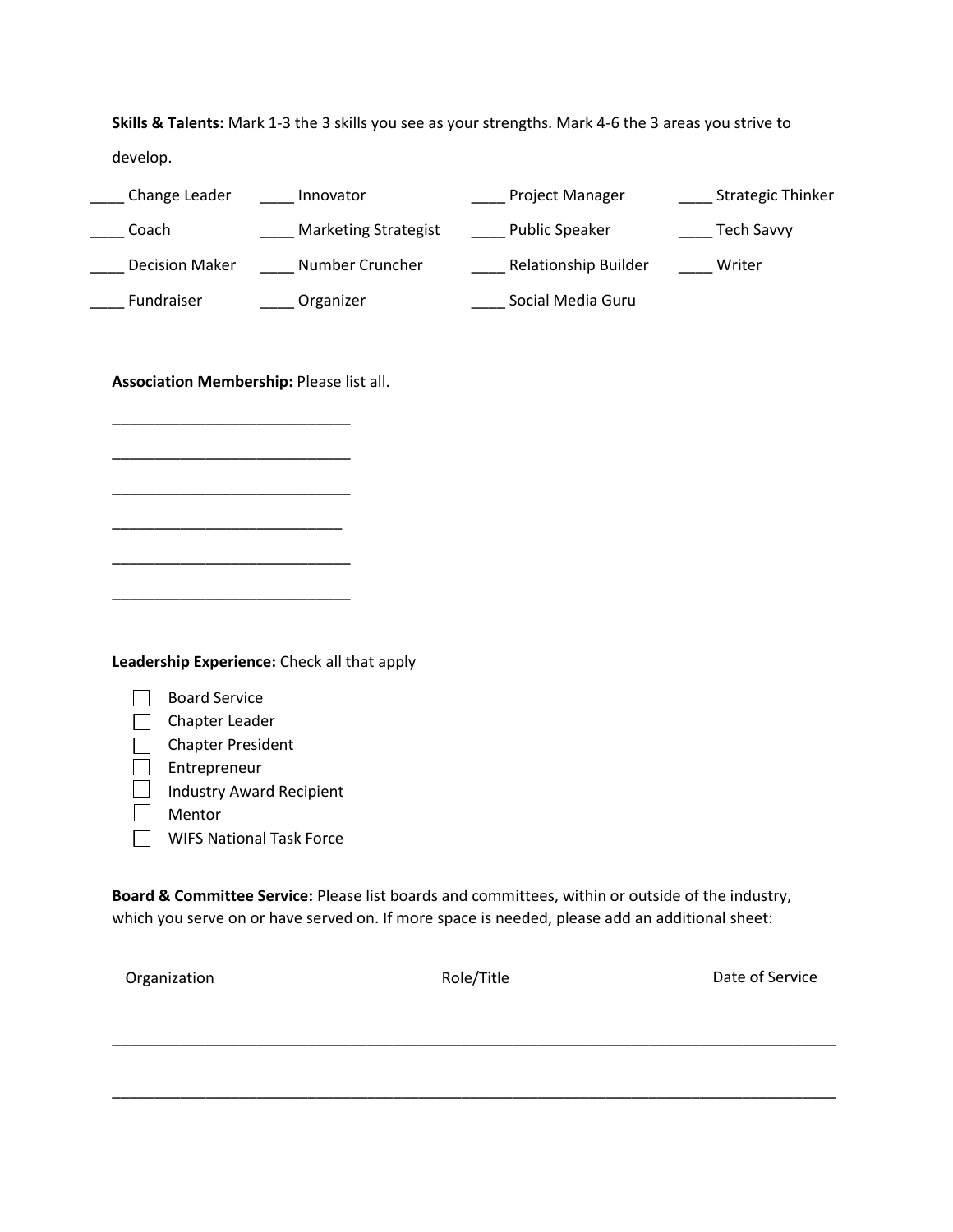Positions of Interest: Please indicate in order of preference (1, 2, 3) the 3 positions you feel align with your skills and experience. This does not mean that you will obtain one of the positions. The needs of the Association are paramount.

\_\_\_\_\_\_\_\_\_\_\_\_\_\_\_\_\_\_\_\_\_\_\_\_\_\_\_\_\_\_\_\_\_\_\_\_\_\_\_\_\_\_\_\_\_\_\_\_\_\_\_\_\_\_\_\_\_\_\_\_\_\_\_\_\_\_\_\_\_\_\_\_\_\_\_\_\_\_\_\_\_\_\_\_\_

\_\_\_\_\_\_\_\_\_\_\_\_\_\_\_\_\_\_\_\_\_\_\_\_\_\_\_\_\_\_\_\_\_\_\_\_\_\_\_\_\_\_\_\_\_\_\_\_\_\_\_\_\_\_\_\_\_\_\_\_\_\_\_\_\_\_\_\_\_\_\_\_\_\_\_\_\_\_\_\_\_\_\_\_\_

\_\_\_\_\_\_\_\_\_\_\_\_\_\_\_\_\_\_\_\_\_\_\_\_\_\_\_\_\_\_\_\_\_\_\_\_\_\_\_\_\_\_\_\_\_\_\_\_\_\_\_\_\_\_\_\_\_\_\_\_\_\_\_\_\_\_\_\_\_\_\_\_\_\_\_\_\_\_\_\_\_\_\_\_\_

\_\_\_\_ President - one year term

\_\_\_\_ Vice President - one year term

\_\_\_\_ National Treasurer - two-year term

\_\_\_\_ Secretary - one year term

\_\_\_\_ Chapter Director - two-year term

\_\_\_\_ Membership Director - two-year term

\_\_\_\_ Education Director - two-year term

\_\_\_\_ Member-at-Large Director - one year term

## **Statement of Motivation and Vision**

Please provide a written statement and/or e-mail a short video to office@wifsnational.org stating what motivated you to submit your candidate application, your passion and vision for WIFS, and how you think your skills and experience will benefit the Association. Please limit your written statement to 500 words, or less and your video to 90 seconds, or less.

# **Background/Bio**

Please provide a copy of your resume, professional bios with your application submission.

## **References**

Please provide a minimum of three references.

| Name  |  |  |
|-------|--|--|
| Email |  |  |
| Phone |  |  |